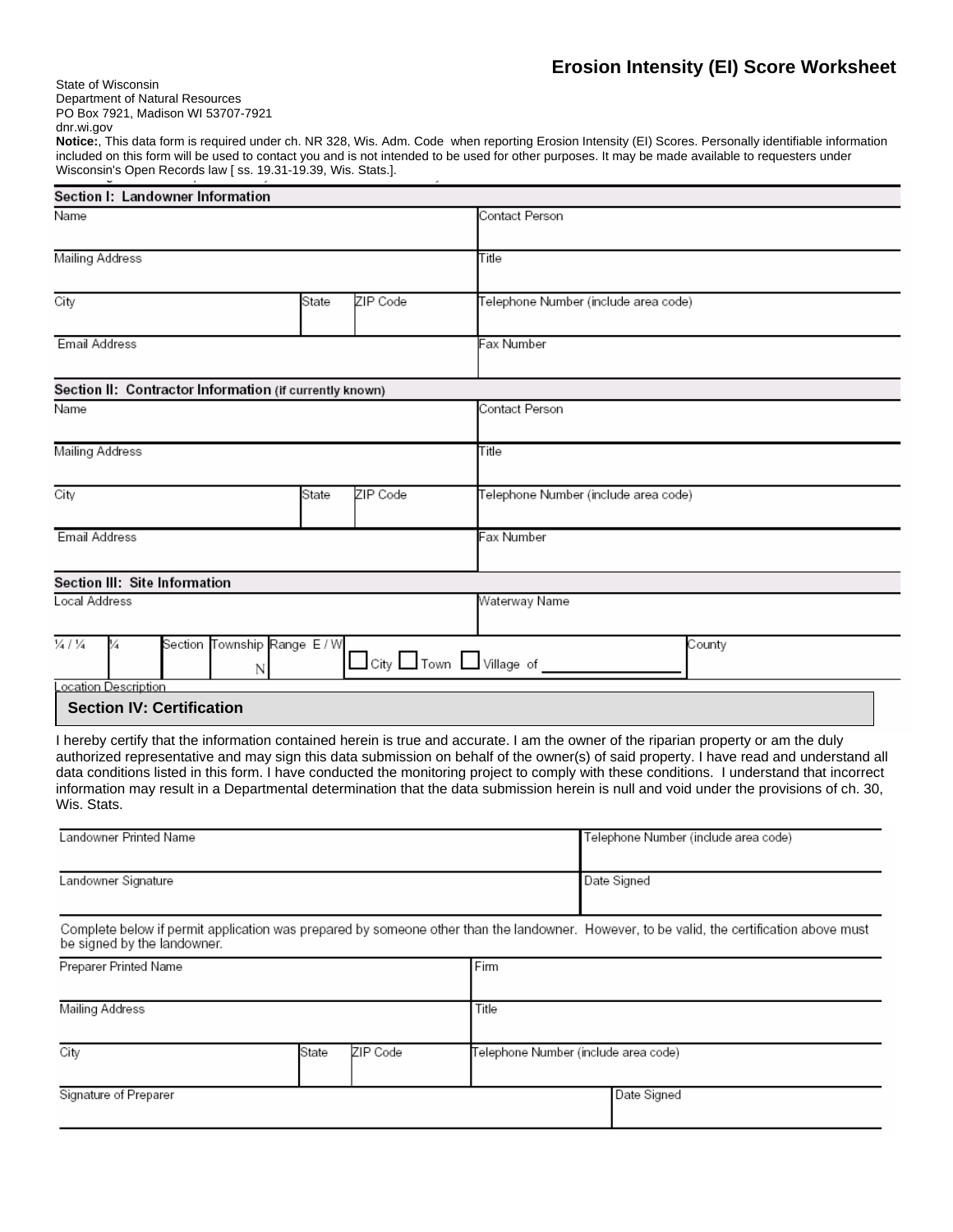## **Section V: Erosion Intensity (EI) Score Worksheet.**

Applicants and department staff shall use this worksheet to calculate erosion intensity pursuant to s. NR 328.08(2). Where an applicant or the department believes that, as a result of site conditions, storm-wave height as calculated in sub. (1) may inaccurately predict the degree of erosion, the erosion intensity score may be calculated to determine erosion. When the department or applicants assess erosion intensity (EI) at the shore protection site they shall apply methods outlined in this worksheet. Wherever EI and storm-wave height result in different energy categories, the site shall be placed in the category as determined by EI.

| <b>SHORELINE</b>                                                                                                             | <b>DESCRIPTIVE CATEGORIES</b>                                                                                                                                                                                                                       |                                                                                         |                                         |                             |                                                                                                            |                                   |                               |                        |                                         |                                        |          |  |
|------------------------------------------------------------------------------------------------------------------------------|-----------------------------------------------------------------------------------------------------------------------------------------------------------------------------------------------------------------------------------------------------|-----------------------------------------------------------------------------------------|-----------------------------------------|-----------------------------|------------------------------------------------------------------------------------------------------------|-----------------------------------|-------------------------------|------------------------|-----------------------------------------|----------------------------------------|----------|--|
| <b>VARIABLES</b>                                                                                                             | EROSION INTENSITY VALUE IS LOCATED IN PARENTHESIS ON                                                                                                                                                                                                |                                                                                         |                                         |                             |                                                                                                            |                                   |                               |                        |                                         |                                        | 靣        |  |
|                                                                                                                              | LEFT SIDE OF EACH CATEGORY BOX                                                                                                                                                                                                                      |                                                                                         |                                         |                             |                                                                                                            |                                   |                               |                        |                                         |                                        | ASSIGNED |  |
|                                                                                                                              |                                                                                                                                                                                                                                                     |                                                                                         |                                         |                             |                                                                                                            |                                   |                               |                        |                                         |                                        |          |  |
| AVERAGE FETCH <sup>1</sup> -, average                                                                                        | $(0)$ < 1/10<br>$(2) 1/10 -$                                                                                                                                                                                                                        |                                                                                         | $(4) 1/3-1$                             |                             |                                                                                                            | $(7) 1 - 3$<br>$(10)$ 3-10        |                               | $(13)$ 10-30           |                                         | (16) > 30                              |          |  |
| distance (miles), across the open water to the opposite<br>shore measure 45 <sup>0</sup> other side of the perpendicular to  | 1/3                                                                                                                                                                                                                                                 |                                                                                         |                                         |                             |                                                                                                            |                                   |                               |                        |                                         |                                        |          |  |
| the shoreline.                                                                                                               |                                                                                                                                                                                                                                                     |                                                                                         |                                         |                             |                                                                                                            |                                   |                               |                        |                                         |                                        |          |  |
| DEPTH AT 20 FEET, Depth of                                                                                                   | (1) < 1                                                                                                                                                                                                                                             |                                                                                         | $(2)$ 1-3                               |                             | $(3)$ 3-6                                                                                                  |                                   | $(4) 6 - 12$                  |                        | (5) > 12                                |                                        |          |  |
| water (feet) 20 feet from shoreline<br>DEPTH AT 100 FEET, depth of                                                           | (1) < 1                                                                                                                                                                                                                                             |                                                                                         | $(2)$ 1-3                               |                             | $(3)$ 3-6                                                                                                  |                                   | $(4) 6 - 12$                  |                        | (5) > 12                                |                                        |          |  |
| water (feet) 100 feet from shoreline                                                                                         |                                                                                                                                                                                                                                                     |                                                                                         |                                         |                             |                                                                                                            |                                   |                               |                        |                                         |                                        |          |  |
| $BANK HEGHT2,$ height of bank (feet),<br>measure from toe of the bank to top of the bank-lip.                                | $(1)$ < 1                                                                                                                                                                                                                                           | $(2) 1-5$                                                                               |                                         |                             |                                                                                                            | $(3)$ 5-10<br>$(4)$ 10-20         |                               | (5) > 20               |                                         |                                        |          |  |
| <b>BANK COMPOSITION</b>                                                                                                      | (0) rock, marl, tight clay,                                                                                                                                                                                                                         |                                                                                         |                                         | (7) soft clay, clayey sand, | (15) uncemented sands                                                                                      |                                   |                               |                        |                                         |                                        |          |  |
| composition and degree of cementation of the                                                                                 | well cemented sand (dig                                                                                                                                                                                                                             |                                                                                         |                                         |                             |                                                                                                            |                                   | moderately cemented (easily   |                        | or peat (easily dug with                |                                        |          |  |
| sediments                                                                                                                    | with a pick)<br>$(1)$ hard                                                                                                                                                                                                                          |                                                                                         |                                         |                             | dug with a knife)                                                                                          |                                   |                               |                        | your hand)                              |                                        |          |  |
| <b>INFLUENCE OF</b><br><b>ADJACENT</b>                                                                                       | $(0)$ no hard                                                                                                                                                                                                                                       |                                                                                         | $(2)$ hard<br>armoring on both          |                             | $(3)$ hard                                                                                                 |                                   | (4) hard armoring on          |                        |                                         |                                        |          |  |
| <b>STRUCTURES</b> , likelihood that adjacent                                                                                 | either                                                                                                                                                                                                                                              | armoring on<br>armoring on<br>one adjacent                                              |                                         |                             |                                                                                                            |                                   | armoring on<br>one adjacent   |                        | both adjacent<br>properties with        |                                        |          |  |
| structures are causing flank erosion at the site                                                                             | adjacent                                                                                                                                                                                                                                            | property                                                                                |                                         |                             | adjacent<br>properties                                                                                     |                                   | property with                 |                        | measurable recession                    |                                        |          |  |
|                                                                                                                              | property                                                                                                                                                                                                                                            |                                                                                         |                                         |                             |                                                                                                            | measurable                        |                               | adjacent to both       |                                         |                                        |          |  |
|                                                                                                                              |                                                                                                                                                                                                                                                     |                                                                                         |                                         |                             |                                                                                                            |                                   | recession                     |                        |                                         | structures                             |          |  |
| AQUATIC VEGETATION <sup>3</sup><br>type and abundance of vegetation occurring in the water ${\sf substrates}$ ${\sf unable}$ |                                                                                                                                                                                                                                                     | (1) dense or abundant $(4)$ scattered or patchy<br>$(0)$ rocky<br>emergent, floating or |                                         |                             |                                                                                                            |                                   |                               |                        |                                         | $(7)$ lack of                          |          |  |
| off the shoreline                                                                                                            | to support                                                                                                                                                                                                                                          |                                                                                         |                                         |                             | emergent, floating or<br>emergent, floating<br>submerged vegetation submergent vegetation<br>or submergent |                                   |                               |                        |                                         |                                        |          |  |
|                                                                                                                              | vegetation.<br>vegetation                                                                                                                                                                                                                           |                                                                                         |                                         |                             |                                                                                                            |                                   |                               |                        |                                         |                                        |          |  |
| <b>BANK VEGETATION, type and</b>                                                                                             |                                                                                                                                                                                                                                                     | (0) bank compose of<br>$(1)$ dense                                                      |                                         |                             |                                                                                                            |                                   | (4) clumps of                 | (7) lack of vegetation |                                         |                                        |          |  |
| abundance of the vegetation occurring on the bank face<br>and immediately on top of the bank lip                             | rocky outcropping                                                                                                                                                                                                                                   |                                                                                         |                                         |                             | vegetation, upland                                                                                         |                                   | vegetation                    |                        | (cleared), crop or                      |                                        |          |  |
|                                                                                                                              | unable to support<br>vegetation                                                                                                                                                                                                                     |                                                                                         | trees, shrubs and<br>grasses, including |                             |                                                                                                            | alternating with<br>areas lacking |                               |                        | agricultural land                       |                                        |          |  |
|                                                                                                                              |                                                                                                                                                                                                                                                     |                                                                                         |                                         |                             | lawns                                                                                                      |                                   | vegetation                    |                        |                                         |                                        |          |  |
| <b>BANK STABILITY</b> , The degree to                                                                                        | (0)                                                                                                                                                                                                                                                 | (1) established                                                                         |                                         |                             |                                                                                                            |                                   | (4) moderate to dense natural |                        |                                         | (7) moderate to                        |          |  |
| which bank and adjacent area (within 10 feet of the                                                                          | established<br>lawn with                                                                                                                                                                                                                            |                                                                                         |                                         |                             |                                                                                                            |                                   | ground vegetation and canopy  |                        | dense canopy trees                      |                                        |          |  |
| bank-lip) is stabilized by natural ground, shrub, and<br>canopy vegetation (outside a 10' pier access corridor).             | lawn with few<br>moderate to                                                                                                                                                                                                                        |                                                                                         |                                         |                             | trees with shrub layer<br>substantially reduced; or few                                                    |                                   |                               |                        | with moderate to<br>dense natural shrub |                                        |          |  |
| Human disturbance is typified by tree removal, brushing,                                                                     | canopy trees<br>dense canopy<br>trees                                                                                                                                                                                                               |                                                                                         |                                         |                             | canopy trees with moderate to                                                                              |                                   |                               |                        |                                         | layer; or other                        |          |  |
| mowing, and lawn establishment.                                                                                              | dense natural shrub layer.                                                                                                                                                                                                                          |                                                                                         |                                         |                             |                                                                                                            |                                   | natural features              |                        |                                         |                                        |          |  |
|                                                                                                                              |                                                                                                                                                                                                                                                     |                                                                                         |                                         |                             |                                                                                                            |                                   | prevents                      |                        |                                         |                                        |          |  |
|                                                                                                                              |                                                                                                                                                                                                                                                     |                                                                                         |                                         |                             |                                                                                                            |                                   |                               |                        |                                         | establishment of                       |          |  |
| SHORELINE GEOMETRY                                                                                                           | (1) coves or bays                                                                                                                                                                                                                                   |                                                                                         |                                         |                             | (4) irregular shoreline or                                                                                 |                                   |                               |                        |                                         | vegetation.<br>(8) headland, point, or |          |  |
| general shape of the shoreline at the point of interest                                                                      |                                                                                                                                                                                                                                                     |                                                                                         | straight shoreline                      |                             |                                                                                                            |                                   |                               | island                 |                                         |                                        |          |  |
| plus 200 yards on either side                                                                                                | (1) north to east to south-<br>(4) south to west-<br>(8) west to north-                                                                                                                                                                             |                                                                                         |                                         |                             |                                                                                                            |                                   |                               |                        |                                         |                                        |          |  |
| SHORE ORIENTATION $4$<br>geographic direction the shoreline faces                                                            | $(0) < 1/3$ mile<br>southeast (349°-360°, 1°-<br>fetch<br>$168^{\circ}$                                                                                                                                                                             |                                                                                         |                                         |                             |                                                                                                            |                                   | southwest (169 <sup>0</sup> - |                        |                                         | northwest (259 <sup>0</sup> -          |          |  |
|                                                                                                                              |                                                                                                                                                                                                                                                     |                                                                                         |                                         |                             |                                                                                                            |                                   |                               | $349^0$                |                                         |                                        |          |  |
| BOAT WAKES <sup>5</sup>                                                                                                      | $258^0$<br>(1) no channels within 100<br>(6) thoroughfare within 100<br>(12) thoroughfare within                                                                                                                                                    |                                                                                         |                                         |                             |                                                                                                            |                                   |                               |                        |                                         |                                        |          |  |
| proximity to and use of boat channels                                                                                        | yards carrying limited traffic,<br>100 yards carrying<br>yards, broad open water<br>body, or constricted shallow or thoroughfare 100 yards to<br>intensive traffic<br>1/2 mile offshore carrying<br>(unregulated boating<br>water body; or channels |                                                                                         |                                         |                             |                                                                                                            |                                   |                               |                        |                                         |                                        |          |  |
|                                                                                                                              |                                                                                                                                                                                                                                                     |                                                                                         |                                         |                             |                                                                                                            |                                   |                               |                        |                                         |                                        |          |  |
|                                                                                                                              | intensive traffic<br>within no-wake zones<br>activity)                                                                                                                                                                                              |                                                                                         |                                         |                             |                                                                                                            |                                   |                               |                        |                                         |                                        |          |  |
| <b>EROSION INTENSITY SCORE (EI)</b>                                                                                          |                                                                                                                                                                                                                                                     |                                                                                         |                                         |                             |                                                                                                            |                                   |                               |                        |                                         |                                        |          |  |
|                                                                                                                              |                                                                                                                                                                                                                                                     |                                                                                         |                                         |                             |                                                                                                            |                                   |                               |                        |                                         |                                        |          |  |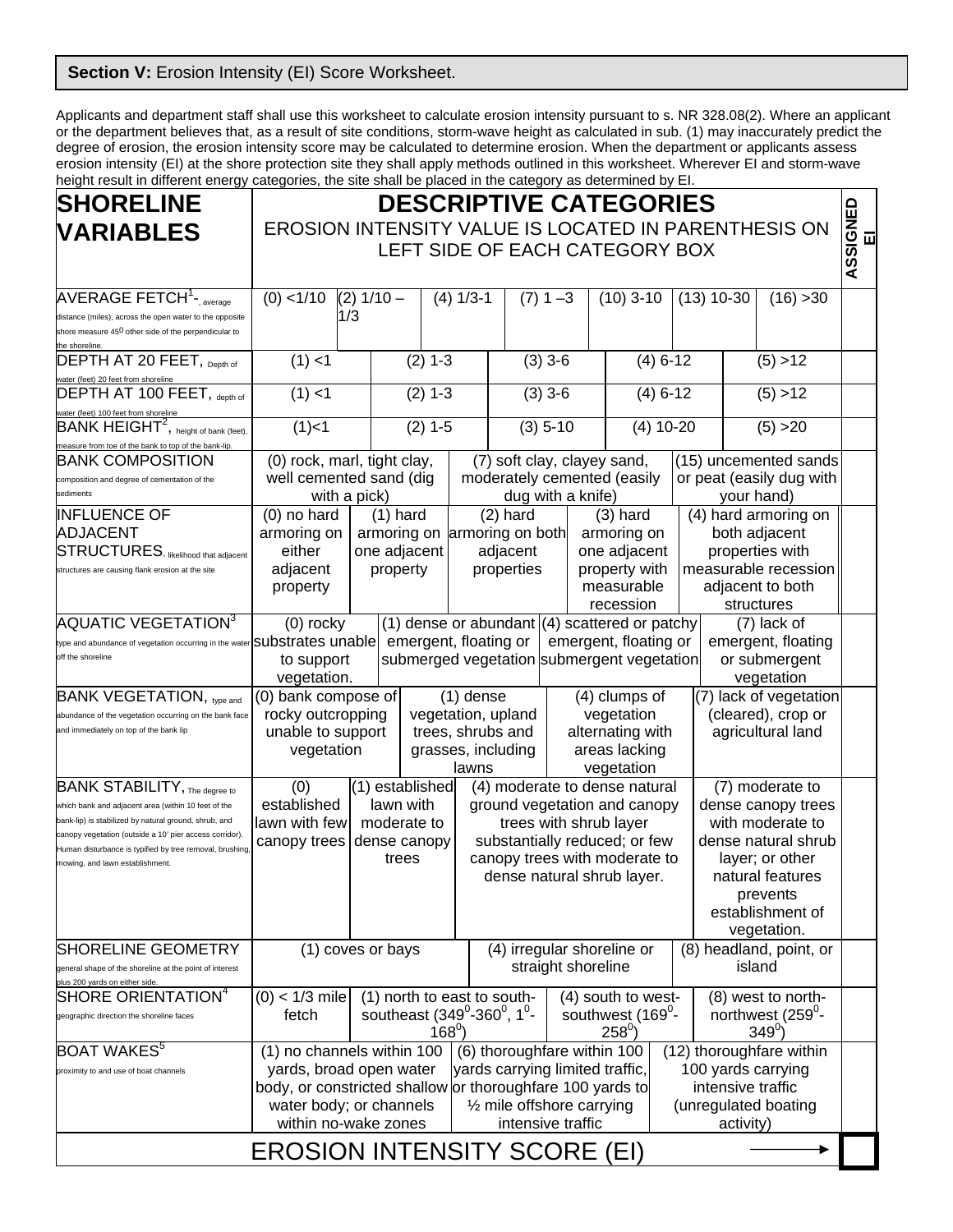**Note:** The Erosion Intensity Worksheet is adapted from Knutson, P. L., H. H. Allen, and J. W. Webb, 1990. "Guidelines for Vegetative Erosion Control on Wave-Impacted Coastal Dredged Material Sites, "Dredging Operations Technical Support Program Technical Report D-90-13,U.S. Army Engineer Waterways Experiment Station, Vicksburg, MS 39180, 35 pp.

 $1$  Average fetch: The following diagram describes the calculation of average fetch.



 $2$  Bank height: The following diagram describes the features of the bank for the purpose of accurately measuring bank height